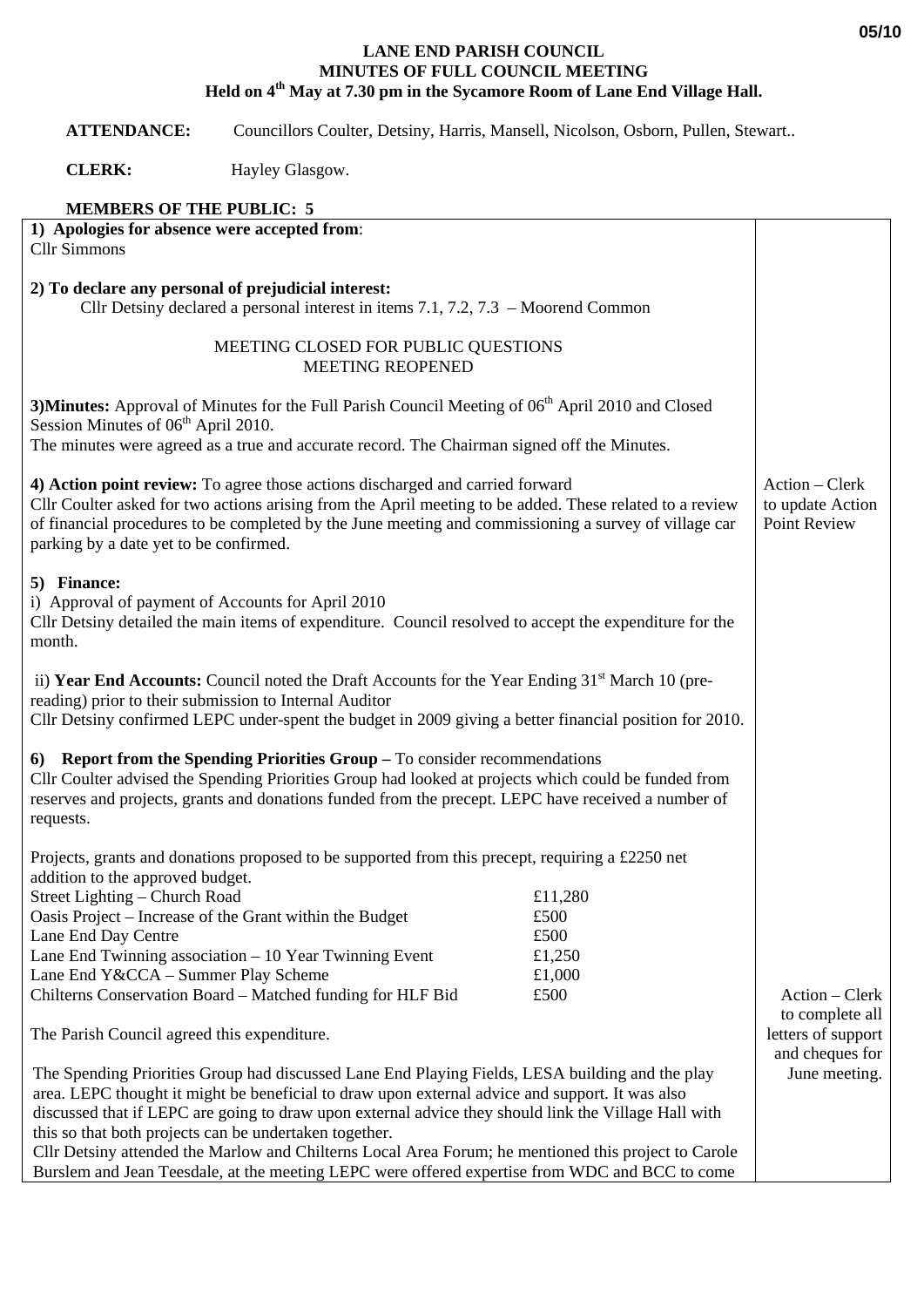| and look at the site and suggest a way forward.                                                           |                  | 06/10           |
|-----------------------------------------------------------------------------------------------------------|------------------|-----------------|
| Lane End Parish Council agreed that there is a great deal of sympathy towards the Village Hall,           |                  |                 |
| however if there were something else to go wrong the Village Hall finances might not be able to cope, it  |                  |                 |
| was proposed that a consultancy project should be looked into.                                            |                  |                 |
| Lane End Parish Council discussed engaging in a joint project which they feel would be of mutual          |                  |                 |
| benefit to the community.                                                                                 |                  |                 |
| LEPC would offer a donation towards the heating and fire doors on the understanding that the Village      |                  |                 |
| Hall will contribute towards a consultancy project. Cllr Detsiny suggests that if the Village Hall agrees |                  |                 |
| to join the consultancy then the Village Hall should make a small contribution.                           |                  |                 |
| The Parish Council agreed to do a consultancy project on the Lane End Playing Fields and get advice       |                  |                 |
| from WDC /BCC and will earmark reserves to assist. There is support for the Village Hall but there is     |                  |                 |
| concern that the sum is a little higher than LEPC is comfortable with.                                    | Action – Clerk   |                 |
| It was agreed that LEPC will progress the proposed consultancy projects, research into agencies and in    | to write WDC /   |                 |
| parallel bring in WDC and BCC. It will reserve a sum of up to £20,000 to support this process and we      |                  | BCC and contact |
| will look to make a donation of £18000 towards the fire doors and heating system at the Village Hall      |                  | consultancy     |
| providing that the Village Hall agrees to join LEPC in a joint consultancy project looking at the         |                  | firms.          |
| development of the Village Hall facilities. Cllr Nicolson will take the lead with talking to the Village  |                  |                 |
| Hall Management Committee.                                                                                |                  |                 |
|                                                                                                           |                  |                 |
| Projects proposed to be supported from reserves – total proposed £70,800                                  |                  |                 |
| Lane End Playing Fields - Consultancy Project                                                             | £10,000          |                 |
| Village Hall - Consultancy Project                                                                        | £10,000          |                 |
| Village Hall - Heating and Fire Doors                                                                     | £18.000          |                 |
| New Right of Way Edmonds Parade to Village Centre                                                         | £20,000          |                 |
| <b>Traffic Survey at Village Entry Points</b><br>Pelican Crossing at Cadmore School                       | £5,000<br>£5,000 |                 |
| Car Parking Survey                                                                                        | £1,000           |                 |
|                                                                                                           |                  |                 |
| The Parish Council agreed this expenditure.                                                               |                  |                 |
| Clerk to issue a letter and cheques to all external groups supported.                                     |                  |                 |
| 7.1) Moorend Common – To consider the status of Moorend Common Conservation Committee                     |                  |                 |
| Cllr Coulter explained the paper and put this across to Council to be discussed.                          |                  |                 |
| Cllr Detsiny stated it is a nonsense that this key committee only meets once a year and that the          |                  |                 |
| committee hadn't met at all this year. It should meet regularly, 4 times a year, have a new Chairman,     |                  |                 |
| Parish Council representation and act in an advisory capacity to the Parish Council.                      |                  |                 |
| After the Natural England 5 year Management Plan the Parish Council would have a responsibility to        |                  |                 |
| take care of Moorend Common, Natural England could take the Council to task if it do not do so.           |                  |                 |
| Natural England has suggested a way we can get future funding for the Common.                             |                  |                 |
| Cllr Osborn stated LEPC should look how to get the wider community involved and to get people             |                  |                 |
| excited about the Common.                                                                                 |                  |                 |
| LEPC resolved that it would look to putting the Moorend Common Conservation Committee back into           |                  |                 |
| place and updating the membership to reflect circumstances as they are. LEPC would want to retain         |                  |                 |
| MCCC as an advisory committee as the Parish Council would still have the ultimate responsibility for      |                  |                 |
| Moorend Common. MCCC should meet formally 4 times a year and the Clerk to LEPC should attend              |                  |                 |
| and take minutes. It was proposed that two LEPC representative should attend; representatives of the      |                  |                 |
| broader local community and up to two residents of the Common. In addition, Natural England, the          |                  | Action - Clerk  |
| Moorend Common Wardens, Lane End Conservation Group and the Chilterns Society Officer should              |                  | to contact      |
| also be invited to attend.                                                                                |                  | existing        |
| In the first instance the Clerk should contact existing members of the MCCC to see if they are interested |                  | members of      |
| in becoming part of a reinstituted committee.                                                             |                  | MCCC.           |
| Clerk to contact existing members before June meeting and have as an agenda item for the June             |                  |                 |
| Meeting.                                                                                                  |                  |                 |
| 7.2) Moorend Common Management agreement - To consider the letter from Natural England,                   |                  |                 |
| proposed future financial agreement                                                                       |                  |                 |
| The Parish Council discussed that Natural England have suggested engaging in the high level               |                  |                 |
| stewardship scheme.                                                                                       |                  |                 |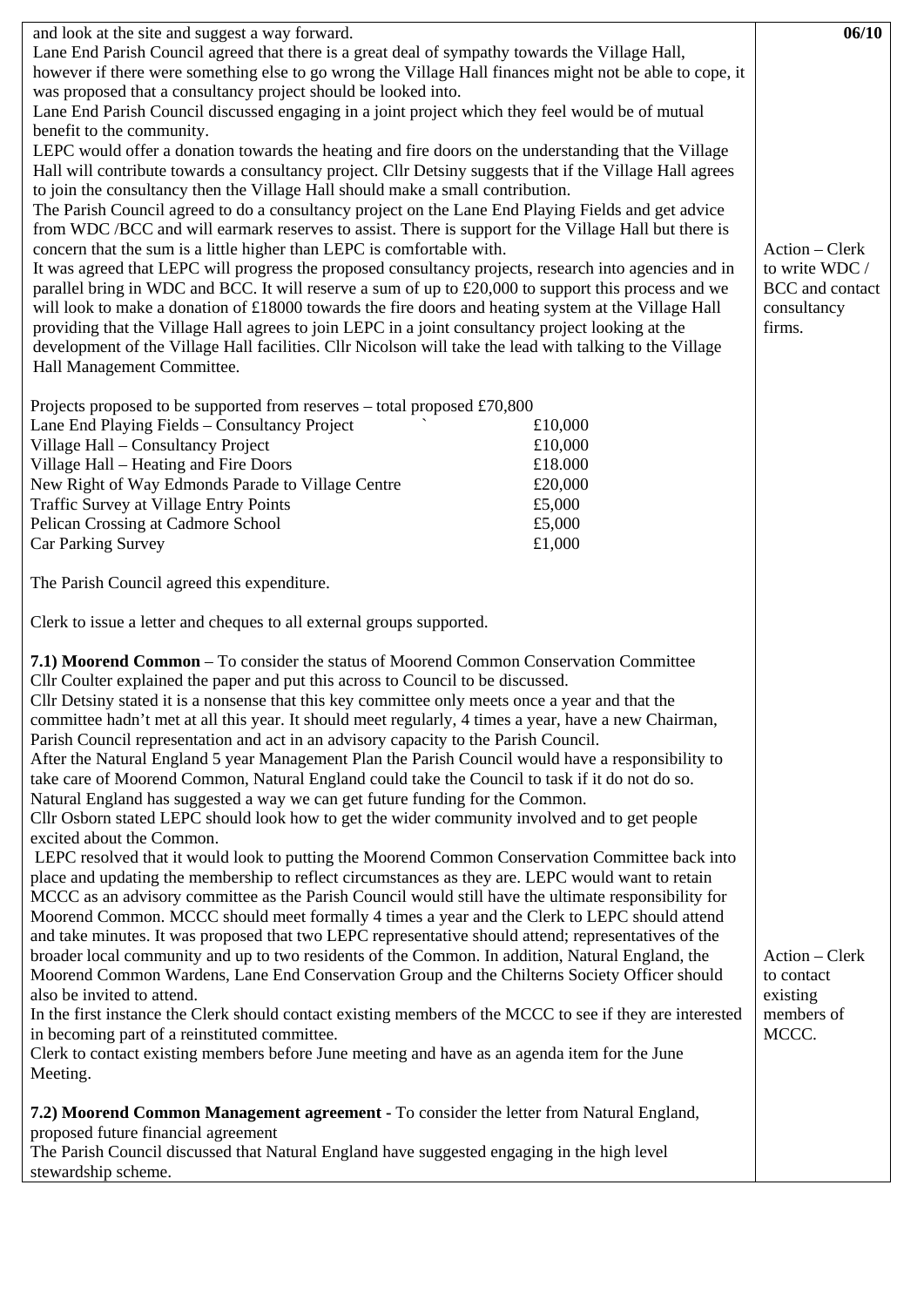| The Parish Council resolved to express an interest and the Clerk should write a letter expressing an                                                                                                                                                                                                                                                                                                                                                                                                                                                                                                     | 07/10                                                                         |
|----------------------------------------------------------------------------------------------------------------------------------------------------------------------------------------------------------------------------------------------------------------------------------------------------------------------------------------------------------------------------------------------------------------------------------------------------------------------------------------------------------------------------------------------------------------------------------------------------------|-------------------------------------------------------------------------------|
| interest and ask Graham Stevens from Natural England to attend a meeting and brief the Parish Council                                                                                                                                                                                                                                                                                                                                                                                                                                                                                                    | Action - Clerk<br>to write to NE.                                             |
| 7.3) Moorend Common - To consider the Green Gym Proposal                                                                                                                                                                                                                                                                                                                                                                                                                                                                                                                                                 |                                                                               |
| The Moorend Common Wardens recently organised for a group of people called the Green Gym Club to<br>come and do some voluntary (FOC) work on the little footpath that runs from the lay-by at the top of<br>Church Road, onto Middle Meadow. It is a short stretch of path, but it suffers terribly from drainage<br>problems and becomes incredibly boggy and wet. To combat the problem the Green Gym Club has<br>proposed a cost effective plan. The Parish Council agrees that this is a worthwhile proposal.<br>The Parish Council resolved to accept proposal. Clerk to send Emily Davis an email. | $Action -$<br>Clerk to send<br>Emily Davis an<br>email.                       |
| 8) LEPC Website – To consider suggested improvements<br>Cllr Detsiny stated that the Clerk, Katy Dunn and Mike Henson had met to discuss future plans for the<br>website. Although not everyone agrees with the exact way forward a lot of good suggestions were made.<br>The Parish Council agreed that the website is a little static, a bit unexciting and doesn't really involve<br>the community.                                                                                                                                                                                                   | Action - Clerk<br>to organise a<br>meeting for the<br>website to be           |
| Council agreed to spend up to £500 on developing the website and get a small group of the Parish<br>Council which will work on changes, the Clerk will report back at future meetings.                                                                                                                                                                                                                                                                                                                                                                                                                   | updated.                                                                      |
| 9) Hatchet Wood Farm - To Consider proposed temporary signage<br>It was discussed that the temporary signs have already been placed in the village and this is merely a<br>formality to seek the Parish Councils approval.<br>Council agreed on the temporary signage, Clerk to send letter to ACIS.                                                                                                                                                                                                                                                                                                     | Action – Clerk<br>to send letter of<br>approval for<br>temporary<br>signage.  |
| 10) Bus Shelters: To consider the recommendations<br>Cllr Stewart recommended that the bus shelters should be rubbed down, re-painted and the panels<br>should be taken out. The broken panels should be disposed of and the other panels should be stored<br>securely.<br>The Parish Council agreed to the above, Clerk to liaise with Cllr Stewart.                                                                                                                                                                                                                                                    | Action - Clerk<br>to organise the<br>work and liaise<br>with Cllr<br>Stewart. |
| 11) Wycombe Air Park: To consider reply from WDC and decide if further action is needed<br>WDC have offered to have a meeting with the Parish Council to discuss the consultation process on<br>possible future plans for Wycombe Air Park.<br>Council resolved to arrange a meeting with WDC. Clerk to contact WDC to find a suitable date.                                                                                                                                                                                                                                                             | Action – Clerk<br>to contact WDC.                                             |
| 12) Insurance $-$ To agree to renew the insurance policy                                                                                                                                                                                                                                                                                                                                                                                                                                                                                                                                                 |                                                                               |
| Council resolved to renew the insurance policy with the existing company. Clerk to write letter.                                                                                                                                                                                                                                                                                                                                                                                                                                                                                                         | Action - Clerk<br>to contact                                                  |
| 13) LEYCC Sign - to consider erecting more direction signs for the LEYCC<br>It was discussed that BCC are not willing to install another sign therefore the Parish Council cannot                                                                                                                                                                                                                                                                                                                                                                                                                        | Insurance<br>Company.                                                         |
| assist with this request.<br>The Parish Council agreed to respond to LEYCC and explain this is against BCC policy therefore LEPC<br>cannot help, but LEYCC should look to take this up with BCC if they wish.<br>Clerk to contact LEYCC.                                                                                                                                                                                                                                                                                                                                                                 | Action - Clerk<br>to contact<br><b>LEYCC</b>                                  |
| 14) Clerk's report: including Correspondence and Reports received<br>The Clerk detailed some urgent matters.                                                                                                                                                                                                                                                                                                                                                                                                                                                                                             |                                                                               |
| 15) Invitations to Meetings and Reports received: To confirm attendees & agreement on<br><b>Consultations received</b>                                                                                                                                                                                                                                                                                                                                                                                                                                                                                   | Action – Clerk                                                                |
| Cllr Mansell gave the Clerk a list of reports he requires.                                                                                                                                                                                                                                                                                                                                                                                                                                                                                                                                               | to deliver reports<br>to Cllr Mansell.                                        |
| 16) Matters raised by Councillors                                                                                                                                                                                                                                                                                                                                                                                                                                                                                                                                                                        |                                                                               |
| Cllr Harris and Cllr Pullen had attended a meeting with LESA. Cllr Harris and Cllr Pullen have<br>offered to be the Parish Council representatives on the LESA Management Committee Clerk to<br>write to LESA.                                                                                                                                                                                                                                                                                                                                                                                           | Action - Clerk<br>to contact LESA.                                            |
| Cllr Detsiny attended the Marlow and Chilterns Local Forum, they have taken note that the<br>bus services in Lane End aren't as good as they should be, Cllr Detsiny would like to form a                                                                                                                                                                                                                                                                                                                                                                                                                |                                                                               |